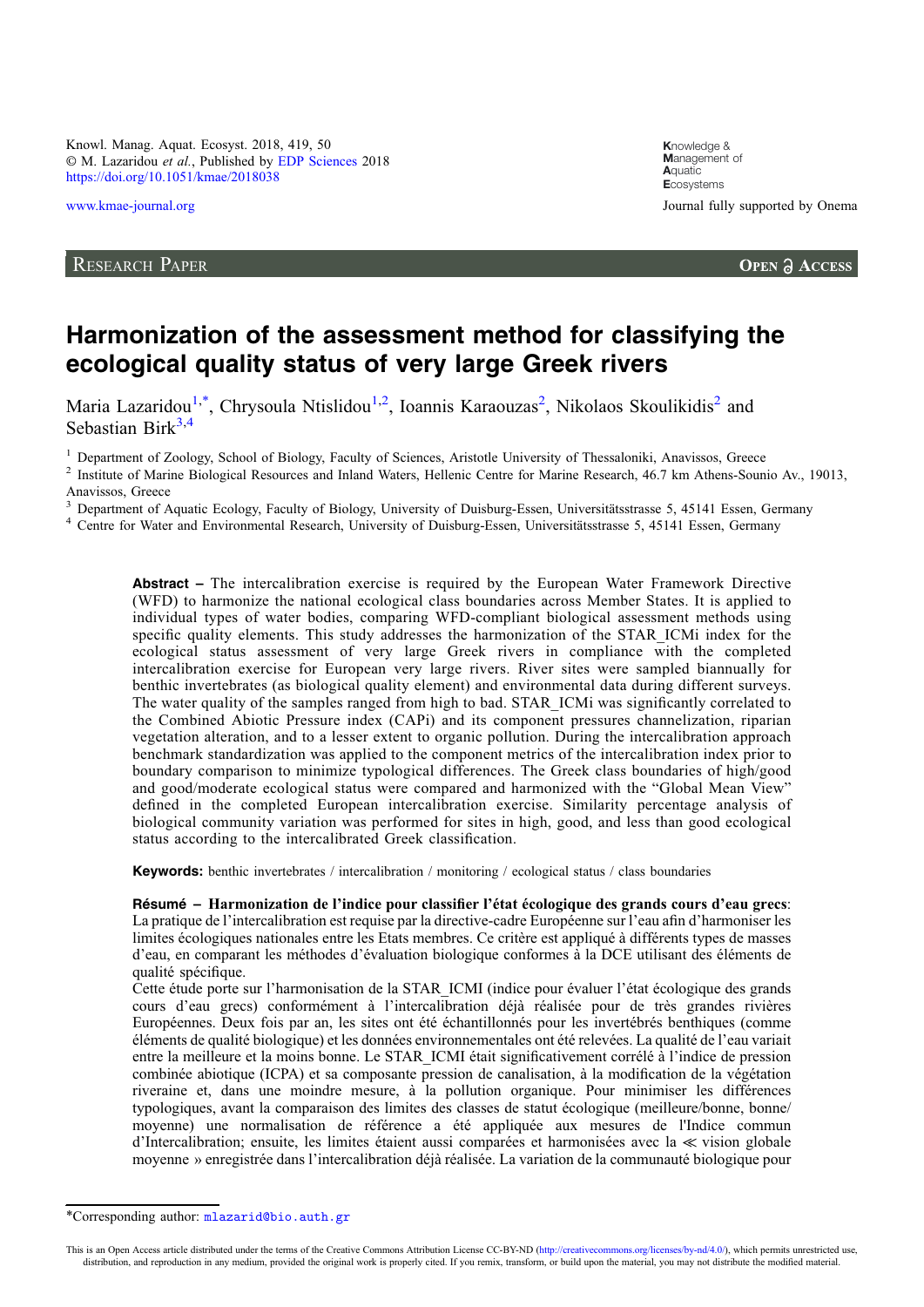les classes grecques (excellent, bon, moins que bon) a été étudiée avec l'analyse de pourcentages de similarité.

Mots-clés : invertébré benthique / intercalibration / monitoring / statut écologique / limites de classes

## 1 Introduction

The Water Framework Directive (WFD; 2000/60/EC) is widely accepted as the most ambitious European environmental legislation by integrating all aspects for the protection of surface waters (rivers, lakes, transitional, and coastal waters) and the objective to achieve good ecological status or potential by 2015. However, its implementation has proven problematic as all Member States (MSs) are required to achieve the WFD environmental objectives by the end of the second and third management plans, which extend from 2015 to 2021 and 2021 to 2027, respectively ([EC, 2012\)](#page-11-0). Among other requirements, the intercalibration (IC) exercise is one of the most challenging as it has to ensure common understanding of "good ecological status" across MSs ([EC, 2005;](#page-11-0) Birk et al.[, 2013\)](#page-10-0), considering only assessment methods that meet the requirements of the WFD ([EC, 2011\)](#page-11-0). The IC exercise was performed by comparing the national assessment methods, by means of a common metric, and harmonizing their high-good (HG) and good-moderate (GM) boundaries of ecological status, separately for individual water bodies types and biological quality elements (BQEs) (e.g., [EC 2005;](#page-11-0) Birk et al.[, 2006](#page-10-0); [Buffagni](#page-10-0) et al.[, 2006;](#page-10-0) [Buffagni](#page-10-0) et al., 2007; Erba et al.[, 2009;](#page-11-0) [Bennett](#page-10-0) et al.[, 2011](#page-10-0); [EC 2011\)](#page-11-0). This exercise is still ongoing for some BQEs and water body types for a number of MSs.

Very large rivers (catchment area  $>10,000$  km<sup>2</sup>) have recently been intercalibrated for 16 national assessment methods using benthic invertebrates (XGIG IC exercise; [Birk](#page-10-0) et al.[, 2016](#page-10-0)). This IC exercise was based on sampling data covering the main channel habitats of 279 water bodies at very large rivers across Europe, comprising (i) the demonstration of pressure–response relationships and WFD-compliance of the national assessment methods participating in the exercise, (ii) the assessment of ecological status in the absence of a typological differentiation applying "benchmark standardization" against the Combined Abiotic Pressure index (CAPi), and (iii) the comparison and harmonization of the national class boundaries of good ecological status.

Key of the IC exercise was to design a biological index that allowed for comparing the national status classifications, the so-called Intercalibration Common Multimetric index (IC index) for very large rivers. The IC index consists of six single biological assessment metrics, which translate the national (often multimetric) assessments into an "international currency" (Birk et al.[, 2013\)](#page-10-0). The IC index addresses all biological parameters relevant for WFD-compliant ecological status classification using benthic invertebrates [\(EC, 2000](#page-11-0) Annex V), i.e., taxonomic composition, abundance and diversity, disturbance sensitive taxa to insensitive taxa, and all major taxonomic groups.

Greece, among other countries, did not participate in the IC exercise for benthic invertebrates in very large rivers because its national assessment method was still under development when the exercise was performed. This article deals with the later IC of the newly developed Greek method, outlining the data basis that underlies the necessary analyses for method development, including the international IC data to align the classification of good ecological status. Furthermore, the key features of the Greek method to comply with the requirements of the WFD are addressed, comprising (i) validated pressure– response relationships, (ii) its classification related to nearnatural reference conditions, and (iii) the setting of five classes of ecological status. The latter point required an alignment of good status to the outcomes of the IC exercise ([EC, 2015](#page-11-0); [Birk](#page-10-0) et al.[, 2016](#page-10-0)). The necessary steps in this procedure are documented concerning (i) the computation of CAPi and IC index, (ii) the benchmark standardization, (iii) the fitting of the Greek boundaries of good ecological status to the IC results, and (iv) the description of the invertebrate communities characteristic of Greek very large rivers at high, good, and moderate (or worse) ecological status.

## 2 Materials and methods

#### 2.1 Available data

# 2.1.1 Greek database

Data of 113 benthic invertebrate and water samples belonging to 53 sites from very large Greek rivers were collated ([Fig. 1\)](#page-2-0). Sites were sampled up to six times during different surveys between 1995 and 2015. The water quality of the samples were pre-evaluated from "high" to "bad" according to the existing Hellenic Evaluation System ([Artemiadou and](#page-10-0) [Lazaridou, 2005;](#page-10-0) HESY) for other river types. The Greek environmental data (e.g., river name, national river type, altitude, upstream catchment area, latitude, longitude, and discharge) and biotic (benthic invertebrates) data were collected in the framework of the National Monitoring Program and research projects of the Aristotle University of Thessaloniki.

Samplings were generally conducted biannually during the high (spring) and low (summer or autumn) flow periods at accessible microhabitats of both river banks or/and from the riverbed if its depth was <1 m. At each site, physicochemical water parameters (pH, water temperature, dissolved oxygen and conductivity) were recorded and water samples were collected for the analysis of biological oxygen demand  $(BOD<sub>5</sub>)$ and nutrients ( $NO_3-N$ ,  $NO_2-N$ ,  $NH_3-N$ ,  $NH_4-N$ , and  $PO_4-P$ ) following [APHA \(1985\)](#page-10-0) or a photochemical method with the Nova 400 Analyzer by Merck. The Habitat Modification Score (HMS) of the River Habitat Survey (Raven et al.[, 1998\)](#page-11-0) was estimated for each site to evaluate habitat modifications.

Benthic invertebrates were sampled by wading along the riverbanks and/or the riverbed using a  $250 \times 230$  mm D-shaped pond (0.9 mm mesh size, EN 27828:1994) according to the semiquantitative 3-min kick/sweep method ([Armitage and Hogger, 1994\)](#page-10-0) plus 1 min when bank vegetation existed ([Wright, 2000](#page-11-0); [Kemitzoglou, 2004\)](#page-11-0). During the 3-min sampling, all available microhabitats were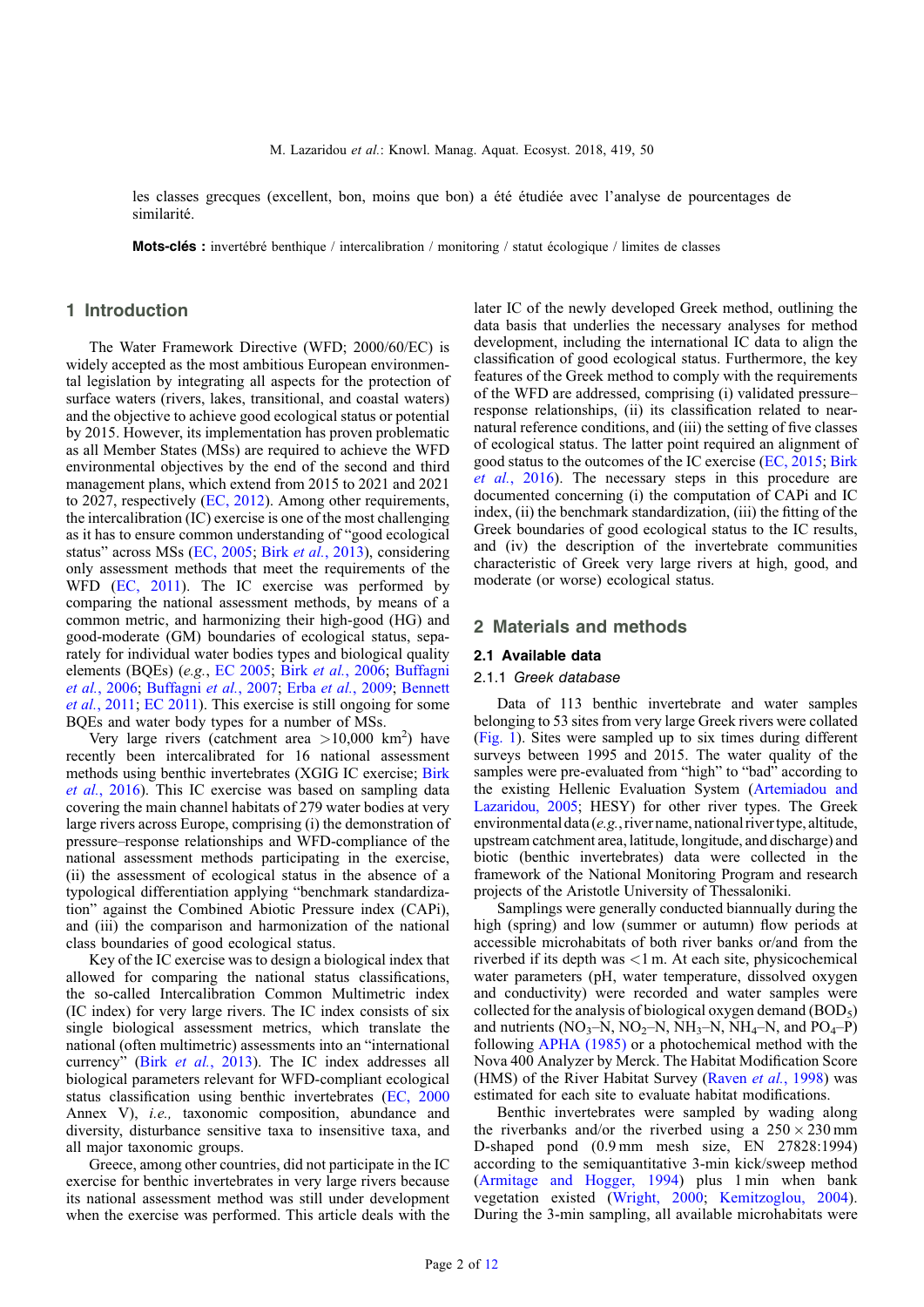<span id="page-2-0"></span>

Fig. 1. Location of the 53 sampling sites at very large Greek rivers used in this study.

covered proportionally. Benthic invertebrates were preserved in 70–75% alcohol and identified to family level (except for the taxa Ancylus, Ostracoda, Hydracarina, Aranae, and Oligochaeta apart from Tubificidae) in the laboratory, including an estimation of their relative abundance. Subsampling was not applied.

#### 2.1.2 XGIG IC database

Data used in the very large river IC exercise were delivered by 16 MSs participating in the exercise for Continental rivers (i.e., Austria, Belgium, Bulgaria, Croatia, Czech Republic, Estonia, Germany, Hungary, Latvia, Lithuania, The Netherlands, Poland, Romania, Slovakia, Slovenia, and Spain). These data were sampled within national WFD monitoring programs, covering 727 invertebrate samples and supporting environmental information at 279 sampling sites of very large rivers. The biological data used in the completed IC exercise covered the abundance and taxonomical composition of benthic invertebrate communities, which were sampled and processed according to national standards and used to quantify the Ecological Quality Ratio (EQR), i.e., the river type-specific ratio between the reference and observed values.

Samples were taken between 1997 and 2013. The MSs assessed each biological sample they provided, delivering an EQR score according to their national assessment method to be intercalibrated. The environmental data provided by the MSs included river name, national river type, name of water body and sampling site, altitude, upstream catchment area and

location (latitude, longitude) of sampling site, ecoregion, alkalinity type, flow regime, and discharge.

The pressure data used to quantify the anthropogenic stressors acting at the sampling site covered eight hydromorphological parameters from Pont et al. [\(2009\)](#page-11-0), categorized into two to four levels [\(Tab. 1\)](#page-3-0). Parameter values were derived from national expert judgment, validated centrally using satellite images for the parameters channelization, riparian vegetation alteration, and navigation intensity [\(Bechter](#page-10-0) et al., [2018](#page-10-0)). Physicochemical pressures included annual average water concentrations of  $\overline{NO_3-N}$  and  $\overline{PO_4-P}$ , transformed into values ranging from 1 to 4 to allow for quantification similar to the hydromorphological parameters.

#### 2.2 Greek assessment method

The STAR ICMi [\(Buffagni](#page-10-0) et al., 2006) was used to classify the ecological status of very large Greek rivers. This index includes six normalized and weighted metrics: ASPT,  $Log<sub>10</sub>(sel EPTD+1)$ , 1-GOLD, number of EPT families, total number of families, and Shannon–Wiener diversity index. The index results in five classes of ecological status based on the benthic invertebrate community.

#### 2.2.1 Validating the pressure–response relationship

The pressure–response relationship of the STAR\_ICMi was validated considering the HMS, the hydromorphological metrics of CAPi (i.e., channelization, riparian vegetation, hydropeaking, and impoundment), the nutrient concentrations,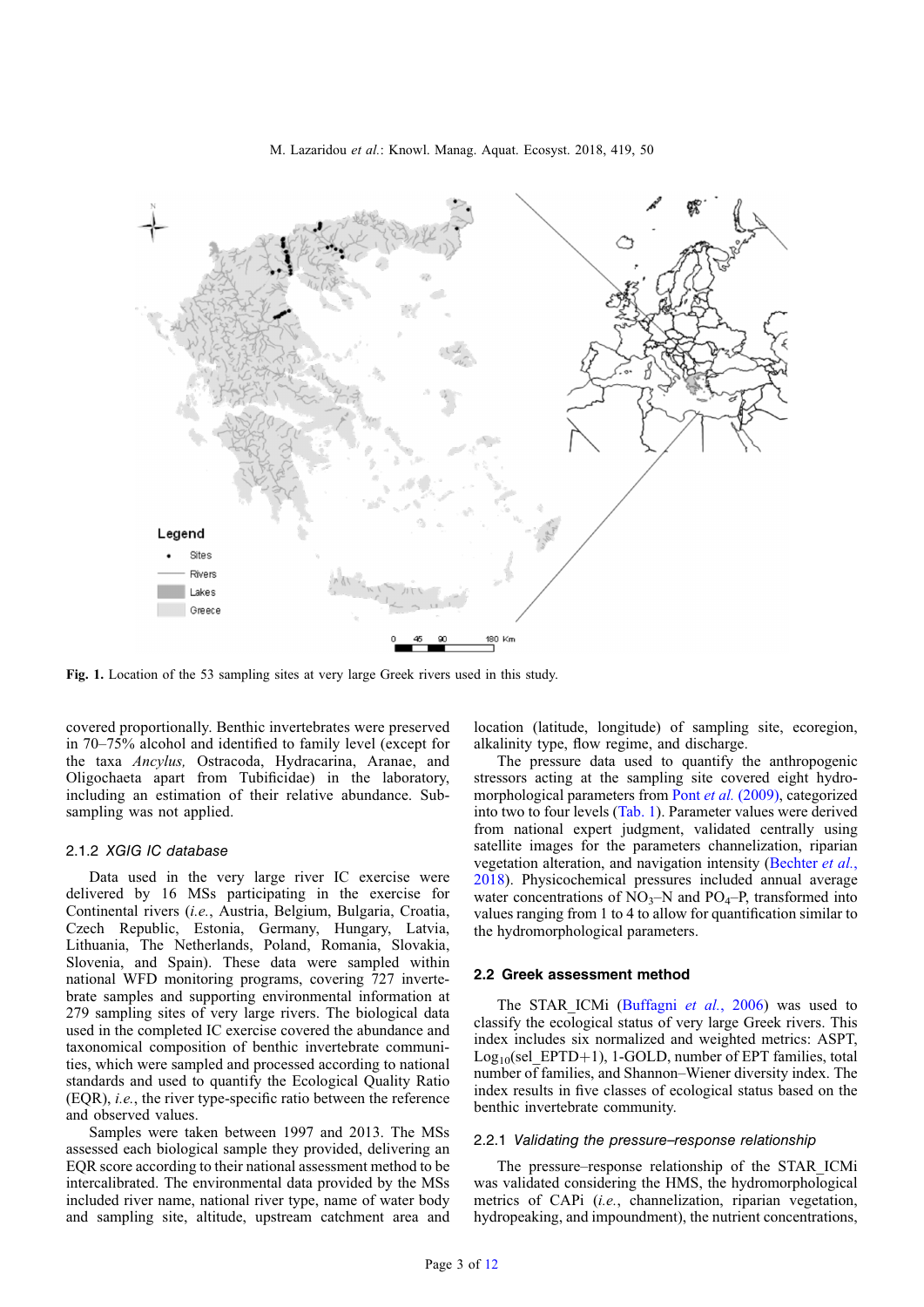<span id="page-3-0"></span>Table 1. Pressure parameters and levels for the calculation of the Combined Abiotic Pressure index (CAPi) (Birk et al.[, 2016](#page-10-0) based on [Pont](#page-11-0) et al.[, 2009](#page-11-0)).

| Parameter                                                                               | Pressure level      |                |                       |          |
|-----------------------------------------------------------------------------------------|---------------------|----------------|-----------------------|----------|
|                                                                                         | 1                   | $\overline{c}$ | 3                     | 4        |
| Damming                                                                                 | N <sub>o</sub>      |                | Yes                   |          |
| Influence of damming on the water body?                                                 |                     |                |                       |          |
| Influence of upstream dams                                                              | No                  | Slight         | Strong                |          |
| Flow regulation, temperature, sedimentation, reservoir flushing, and                    |                     |                |                       |          |
| so on                                                                                   |                     |                |                       |          |
| Hydropeaking                                                                            | N <sub>0</sub>      | Slight         | Strong                |          |
| Effects of hydropeaking; alteration of hydrograph                                       |                     |                |                       |          |
| <b>Channelization</b>                                                                   | No                  | Slight         | Significant           | Strong   |
| No: No channelization, no alteration of the "natural" cross section                     |                     |                |                       |          |
| (no "hard works" affecting the whole river), no flow velocity                           |                     |                |                       |          |
| increase                                                                                |                     |                |                       |          |
| Slight alteration: >10% of the segment affected by "hard works",                        |                     |                |                       |          |
| no flow velocity increase                                                               |                     |                |                       |          |
| Significant alteration: A main part of the segment is affected by                       |                     |                |                       |          |
| "hard works", flow velocity increase                                                    |                     |                |                       |          |
| Strong alteration: Straitened river, Technical-U-profile section, etc.,                 |                     |                |                       |          |
| flow velocity increase                                                                  |                     |                |                       |          |
| Impoundment                                                                             | No                  | Slight         | Strong                |          |
| Effects of impoundments; water velocity decrease                                        |                     |                |                       |          |
| Water abstraction                                                                       | No                  | Slight         | Significant           | Strong   |
| No: Sites not affected by water flow alteration                                         |                     |                |                       |          |
| Slight: Sites slightly affected $(<10\%$ of the median annual flow and                  |                     |                |                       |          |
| the median monthly flow during a critical period)                                       |                     |                |                       |          |
| Significant: Sites significantly affected (>10% of median annual                        |                     |                |                       |          |
| flow and median monthly flow during a critical period)                                  |                     |                |                       |          |
| Strong: Sites strongly affected (>50% of median annual flow and                         |                     |                |                       |          |
| median monthly flow during a critical period)                                           |                     |                |                       |          |
| Riparian vegetation alteration                                                          | No                  | Slight         | Strong                | Complete |
| <i>No</i> : No direct alteration, <i>i.e.</i> , adjacent natural vegetation appropriate |                     |                |                       |          |
| to type and geography                                                                   |                     |                |                       |          |
| Slight: Slight alteration                                                               |                     |                |                       |          |
| Strong: Strong alteration                                                               |                     |                |                       |          |
| Complete: Anthropogenic complete loss of riparian vegetation                            |                     |                |                       |          |
| <b>Navigation intensity</b>                                                             | No                  | Slight         | Significant           | Strong   |
| Intensity of commercial traffic using large ships                                       |                     |                |                       |          |
| PO4-P $(mg/L)$                                                                          |                     |                | Min: 0.002 Max: 0.490 |          |
| $NO3-N$ (mg/L)                                                                          | Min: 0.05 Max: 4.88 |                |                       |          |
|                                                                                         |                     |                |                       |          |

BOD5, dissolved oxygen, and various catchment land uses (e.g., extensive agricultural areas, intensive agricultural areas, and urban areas) in accordance with Corine Land Cover (2012). The validation was done by linear regression analysis with above-mentioned pressure parameters as independent variables and STAR\_ICMi as dependent variable, using the software STATISTICA 13 [\(StatSoft Inc., 2015\)](#page-11-0).

## 2.2.2 Defining reference conditions and setting class boundaries

Reference sites were absent in very large rivers and thus reference sites from large rivers (Mediterranean river type R-M3: large rivers with a catchment area of 1,000– 10,000  $\text{km}^2$ ) were selected. Their selection was based on the hydromorphological and physicochemical criteria proposed by Feio et al. [\(2014\)](#page-11-0) and their biological quality according to the Hellenic Evaluation System (HES; [Artemiadou and](#page-10-0) [Lazaridou, 2005\)](#page-10-0); the value of SemiHES had to be  $>4.0$ , classifying the site in at least good ecological status.

To define the HG boundary of the STAR\_ICMi, the 25th percentile value from the reference samples was used. The range between zero value and HG boundary was then divided into four equal parts (quarters). The lower value of the first quarter (from the top) was set as the GM boundary.

## 2.3 Intercalibration process

#### 2.3.1 Calculating CAPi and IC index

The CAPi amalgamates seven hydromorphological and two physicochemical variables (see Tab. 1). The biological IC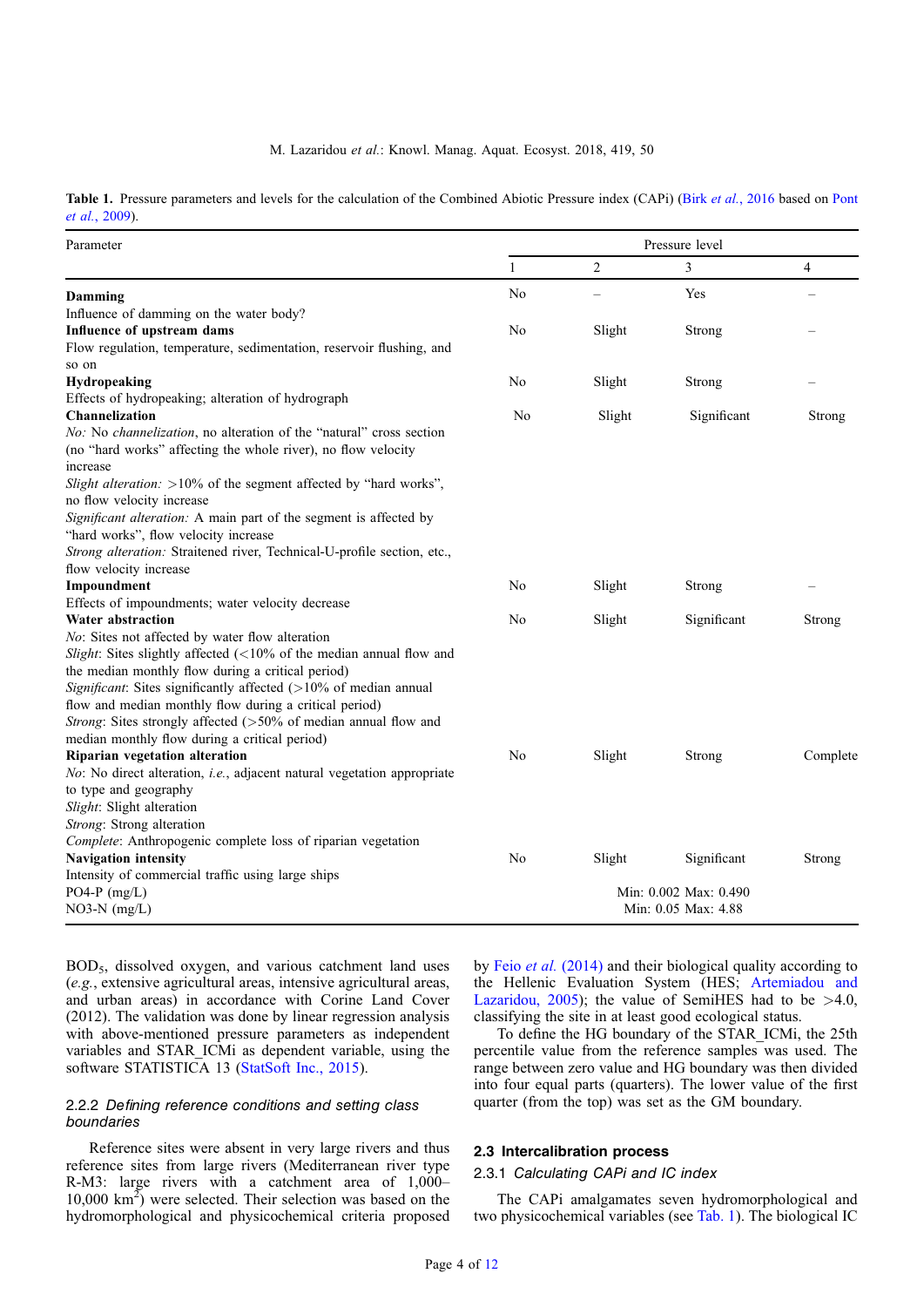Table 2. Component metrics composing the IC index for the intercalibration of very large rivers (Birk et al.[, 2016\)](#page-10-0).

| Metric       | Description                                                                                        |
|--------------|----------------------------------------------------------------------------------------------------|
| EPT HK%      | Percentage of EPT (Ephemeroptera + Plecoptera + Trichoptera as $\%$ abundance classes)             |
| No EPTCBO    | Number of EPTCBO taxa (Ephemeroptera + Plecoptera + Trichoptera + Coleoptera + Bivalvia + Odonata) |
| No Tricho    | Number of Trichoptera taxa                                                                         |
| Potamal ges% | Preference for zonation type <i>potamal</i> (% individuals)                                        |
| AKA HK%      | Preference for microhabitat <i>akal</i> (% abundance classes)                                      |
| $Pfil\%$     | Percentage feeding type <i>passive filter feeders</i> (% individuals)                              |

Table 3. Regression coefficients and anchor values (for metric normalization) obtained from the completed IC exercise. The regression equation is Metric =  $slope * CAPi + intercept$ .

|                     |          | Coefficients for linear regression | Anchor values       |                     |
|---------------------|----------|------------------------------------|---------------------|---------------------|
| Metric              | Slope    | Intercept                          | Value for $EOR = 1$ | Value for $EQR = 0$ |
| EPT HK $(\%)$       | $-15.24$ | 47.33                              | 38.94               | 1.03                |
| No EPTCBO           | $-7.45$  | 22.40                              | 16.72               | 0.00                |
| No Tricho           | $-2.31$  | 7.27                               | 5.89                | $-0.33$             |
| Potamal ges $(\% )$ | 2.82     | 44.29                              | 28.38               | 71.63               |
| Aka HK $(\%)$       | $-2.08$  | 9.08                               | 17.96               | 1.33                |
| Pfil $(\%)$         | $-2.80$  | 9.05                               | 16.38               | $-5.59$             |

index was calculated as an arithmetic mean of the six component metrics (Tab. 2) after standardization through benchmarking and normalization. All metrics were computed using the ASTERICS software (Version 4.0.4; [Wageningen](#page-11-0) [Software Labs, 2005\)](#page-11-0).

#### 2.3.2 Benchmarking approach

The following procedure was adopted for the benchmark standardization of the component metrics and the STAR\_ICMi:

Step 1: Linear regression between CAPi  $(x)$  and each component metric (y) derived from Greek data. For each metric, a linear regression based on the Greek data was plotted along with the regression line obtained for this metric from the completed XGIG IC exercise (Tab. 3).

Step 2: Comparison between regression lines fitted (i) on Greek data and (ii) on global data from the completed IC exercise.

Step 3: Offset calculation. The  $y$ -distance of the regression line fitted on Greek data to the line fitted on IC data was determined. For each component metric separately, this value specified the "offset," i.e., how different is the biological assessment  $(v)$  at the same level of CAPi  $(x)$  for the Greek data compared to the IC data (which included samples of all other countries participating in the IC exercise). This offset was subtracted from the Greek regression equation to fit the Greek line to the global regression. Component metrics subtracted by the offset yielded the "benchmark-standardized" metrics.

Step 4: The "benchmark-standardized" metric values were normalized in order to get values between 0 and 1, using anchor points (Tab. 3).

Step 5: The IC index was calculated by averaging the six benchmark-standardized and normalized metrics.

#### 2.3.3 Fitting the Greek classification to the IC results

In order to fit the Greek assessment method into the completed IC exercise, the HG and GM boundaries had to be compared and harmonized with the "Global Mean View" obtained in the IC exercise  $(i.e.,$  the average of the national good status boundaries expressed in units of the IC index). The main principle was that the deviation (=bias) of the Greek boundaries from the "Global Mean View" representing the HG or GM boundaries intercalibrated in the completed IC exercise must be  $\langle 25\%$ , respectively [\(Willby](#page-11-0) *et al.*, 2014).

## 2.4 Describing the biological communities at good and less than good ecological status

Similarity percentage analysis (SIMPER) was performed to describe the benthic invertebrate communities at high, good, and less than good ecological status according to the intercalibrated Greek classification. Statistical analysis was performed using the Primer v6 software ([Clarke and Gorley,](#page-11-0) [2006](#page-11-0)) with a cutoff of 90%.

#### 3 Results

#### 3.1 Greek assessment method

The STAR ICMi was significantly correlated to pressures, *i.e.*, channelization ( $r = -0.30$ ,  $p < 0.05$ ), riparian vegetation  $(r=0.42, p < 0.05)$ , and organic pollution: NO<sub>3</sub>-N  $(r=-0.21,$  $p < 0.05$ ) and PO<sub>4</sub>–P ( $r = -0.19$ ,  $p < 0.05$ ). It was also significantly correlated with the CAPi ( $r = -0.26$ ,  $p < 0.05$ ). The HESY 2 showed low pressure–response relationships and thus was excluded from the IC exercise.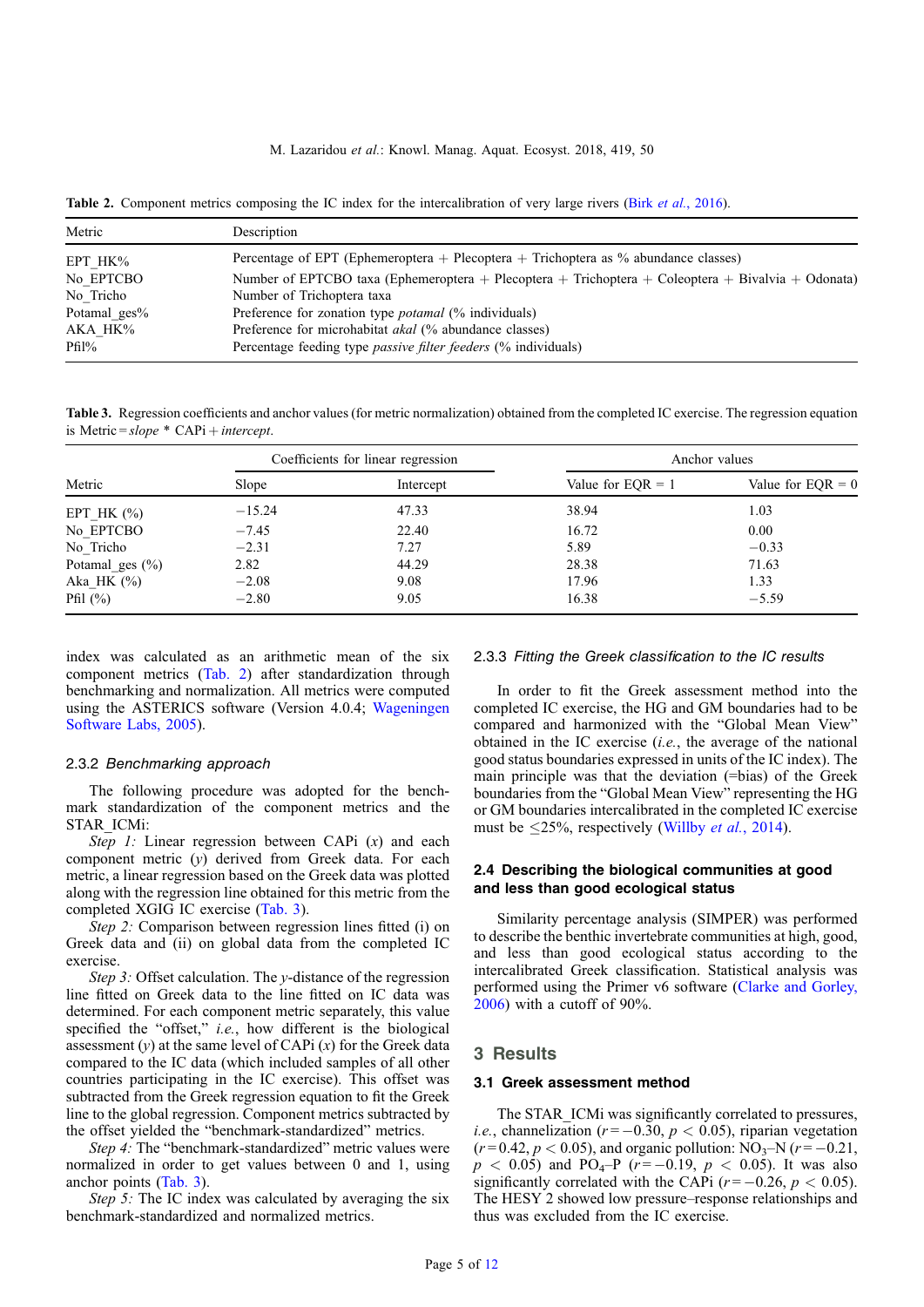Table 4. Mean and median values for the STAR ICMi and its component metrics from three Greek reference sites (seven reference samples) of river type R-M3.

| Metric / Index       | Mean value | Median value |
|----------------------|------------|--------------|
| ASPT-2               | 4.89       | 4.55         |
| $Log10(Sel EPTD +1)$ | 2.22       | 2.10         |
| 1-GOLD               | 0.85       | 0.91         |
| <b>EPT</b>           | 11.6       | 11           |
| <i>N</i> -families   | 25.6       | 27           |
| Shannon-Wiener index | 1.97       | 1.89         |
| STAR ICMi            | 1.03       | 1.00         |

ASPT: Average Score per Taxon, Log<sub>10</sub>(Sel EPTD): Log<sub>10</sub> (Sum of Heptageniidae, Ephemeridae, Leptophlebiidae, Brachycentridae, Goeridae, Polycentropodidae, Limnephilidae, Odontoceridae, Dolichopodidae, Stratyomidae, Dixidae, Empididae, Athericidae and Nemouridae), 1-GOLD: 1-(relative abundance of Gastropoda, Oligochaeta and Diptera), EPT: Sum of Ephemeroptera, Plecoptera and Trichoptera families, N-families: Sum of all families.

Three sites (including seven samples) belonging to the river type R-M3 were selected as reference sites for the definition of reference values for the assessment metrics of very large rivers. The mean and the median values of the STAR\_ICMi and its component metrics, derived from these three reference sites, are presented in Table 4. The respective class boundaries of the Greek methods are shown in Table 5.

#### 3.2 Intercalibration process

The CAPi obtained from the Greek data ranged from 1.25 to 2.89, with the minimum value (indicating low pressure levels) recorded in river Pinios and the maximum value recorded in river Axios. The values of the IC index ranged from 0.25 to 0.95.

In the first step of the analysis, the relationship between CAPi and each component metric of the IC index was established by ordinary least squares regression to prepare for the benchmark standardization ([Fig. 2](#page-6-0)). When comparing the relationships gained from the Greek data with those of the completed XGIG IC exercise, the regression lines were not always parallel. Thus, the CAPi value estimated from the corresponding GM boundary value of the STAR\_ICMi was selected as the point to calculate the  $y$ -distance (=offset):  $CAPi = 1.88$ , obtained according to the formula  $CAPi =$  $-0.48 \times (STAR\_ICMi) + 2.21 \frac{R^2}{(R^2 - 0.07, p \le 0.05, n = 113)}.$ This procedure followed the approach of [Buffagni](#page-10-0) et al., [2016.](#page-10-0) On this basis, the offsets for the individual component metrics of the IC index were determined for the benchmark standardization [\(Tab. 6](#page-6-0)).

After the six component metrics were benchmarkstandardized and normalized, they were averaged to calculate the final IC index, yielding a linear relationship  $R^2 = 0.18$ ([Fig. 3](#page-7-0)). Using the same approach employed to benchmarkstandardize the component metrics of the IC index, we also benchmark-standardized the EQR of the STAR\_ICMi against the final IC index [\(Fig. 4a](#page-8-0)). In this case, the point to derive

Table 5. Ecological Quality Ratios (EQR) of ecological status class boundaries for the STAR\_ICMi in Greek very large rivers.

| Class boundaries                                                     | EOR                                                                                   |  |  |
|----------------------------------------------------------------------|---------------------------------------------------------------------------------------|--|--|
| Reference<br>High-good<br>Good-moderate<br>Moderate-poor<br>Poor-bad | >1.00<br>$\geq$ 0.92–0.69 $<$<br>$\geq 0.69 - 0.46 <$<br>$\geq 0.46 - 0.23$<br>< 0.23 |  |  |
|                                                                      |                                                                                       |  |  |

offset values was the GM boundary (0.69) of the STAR\_ICMi. Thus, the offset correction (observed metric values) and the slope correction (dividing the observed values by a divisor) were made in STAR ICMi bs values [\(Fig. 4](#page-8-0)b). Specifically, the following equation was applied: STAR\_ICMi bs =  $0.75 \times$ STAR ICMi + 0.07 ([Tab. 7\)](#page-8-0). [Figure 5](#page-9-0) presents the linear regression of the benchmark-standardized STAR\_ICMi against the IC index.

This regression allowed to translate the Greek EQR values of the good status boundaries into values of the IC index. The bias for both boundaries was  $>25\%$ , and it was thus necessary to adjustthese boundaries [\(Tab. 8\)](#page-9-0).The adjusted class boundaries and the harmonized values are presented in [Table 9](#page-9-0).

# 3.3 Describing the biological communities at high, good, and less than good ecological status

Only one sample was classified in high ecological status and consisted mainly of Ephemerellidae (45% contribution), Baetidae (14%), and Oligoneuriidae (14%). At good status (11 samples), the average similarity of samples was 46% and assemblages were mainly represented by Baetidae (17%), Chironomidae (14%), Hydropsychidae (13%), Caenidae (11%), Heptageniidae (10%), and Ephemerellidae (8%). Samples classified in less than good status  $(n=101)$  had an average similarity of 34% and consisted mostly of Chironomidae (32%), Baetidae (16%), Oligochaeta (13%), Gammaridae (10%), and Caenidae (9.6%).

## 4 Discussion

## 4.1 The Greek classification method for very large rivers

This study initially aimed at adopting a WFD-compliant assessment method using benthic invertebrates for further use to classify the ecological status of very large rivers in Greece. The multimetric index STAR\_ICMi was selected as the most appropriate one, since it showed pressure–response relationships to a number of pressures  $(NO<sub>3</sub>-N, PO<sub>4</sub>-P, CAPi)$ . The Hellenic Evaluation System 2 ([Lazaridou](#page-11-0) et al., 2018), however, which was successfully intercalibrated for other river types in Greece (R-M1, R-M2, R-M4, R-M5), did not qualify for the classification of very large rivers, because it did not respond statistically to pressures at this river type. This could be attributed to the specific characteristics of HESY2 (e.g., its habitat standardization; [Lazaridou](#page-11-0) et al., 2018), which require a strict adherence to the multihabitat sampling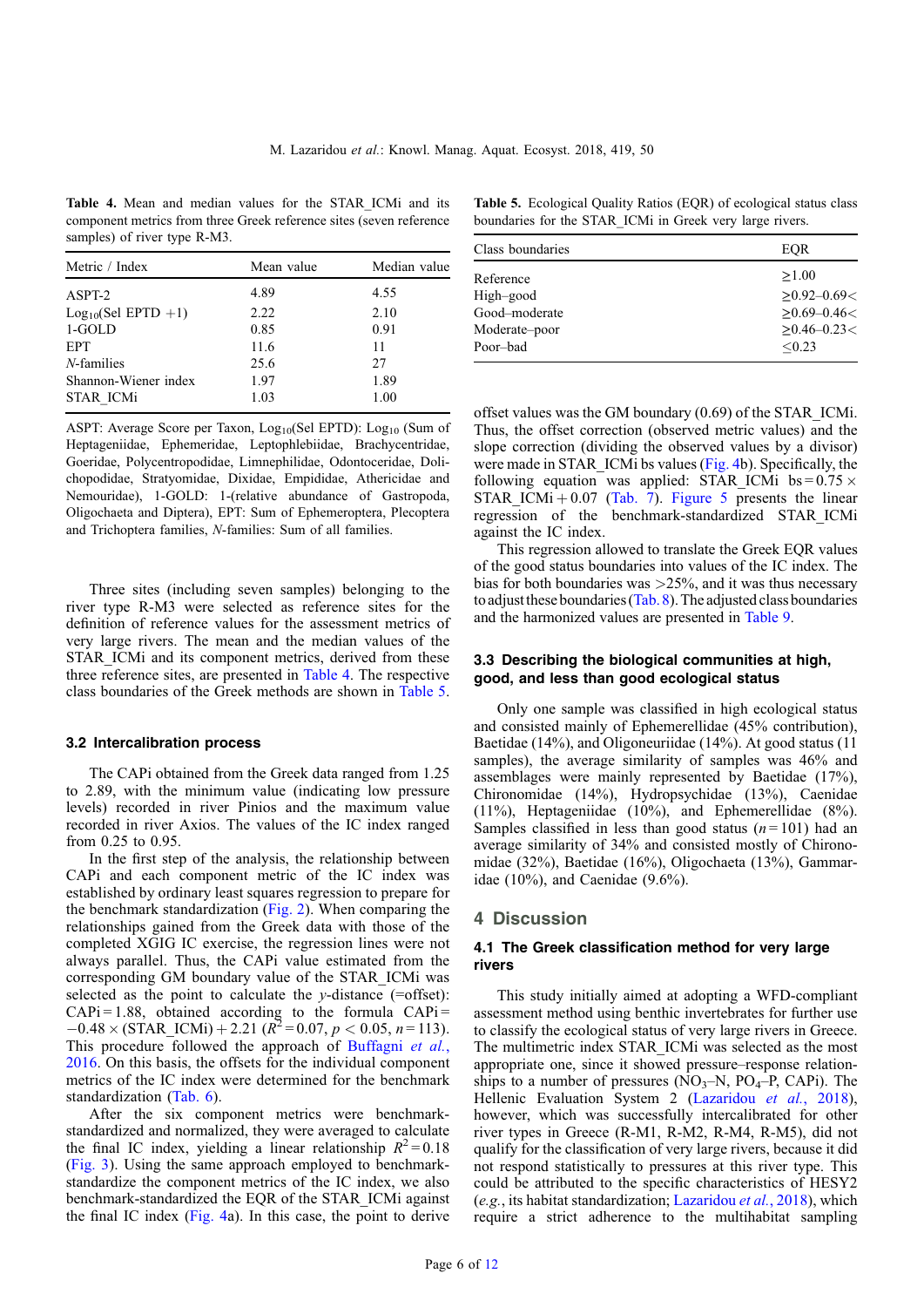

<span id="page-6-0"></span>

Fig. 2. Linear regression between component metrics of the IC index and the Combined Abiotic Pressure index (CAPi) before benchmarking (black solid line), including the regression line obtained in the completed XGIG intercalibration exercise (gray dotted line).

Table 6. Offsets in component metrics of IC index derived from benchmark-standardizing the component metrics against the CAPi.

| Metrics      | Offsets  |
|--------------|----------|
| EPT HK%      | $-14.90$ |
| No EPTCBO    | 1.80     |
| No Tricho    | 1.52     |
| Potamal ges% | 39.65    |
| AKA HK%      | $-3.52$  |
| $Pfil\%$     | $-3.46$  |
|              |          |

protocol. In very large rivers, however, samplings were mainly conducted at the riverbanks, and thus habitat standardization was not applicable.

Some MSs, including Greece, did not participate in the official IC exercise due to the lack of an assessment method (as in this case) or due to failure to intercalibrate it  $(e.g.,)$ lacking relationship with the IC index). Thus, [Willby](#page-11-0) et al. [\(2014\)](#page-11-0) provided a "cook-book" to fit new or updated assessment methods into the completed IC exercises under the requirements of the WFD. Undoubtedly, this document helped many MSs, especially from Southern and Eastern Europe, to harmonize their class boundaries. In practice, the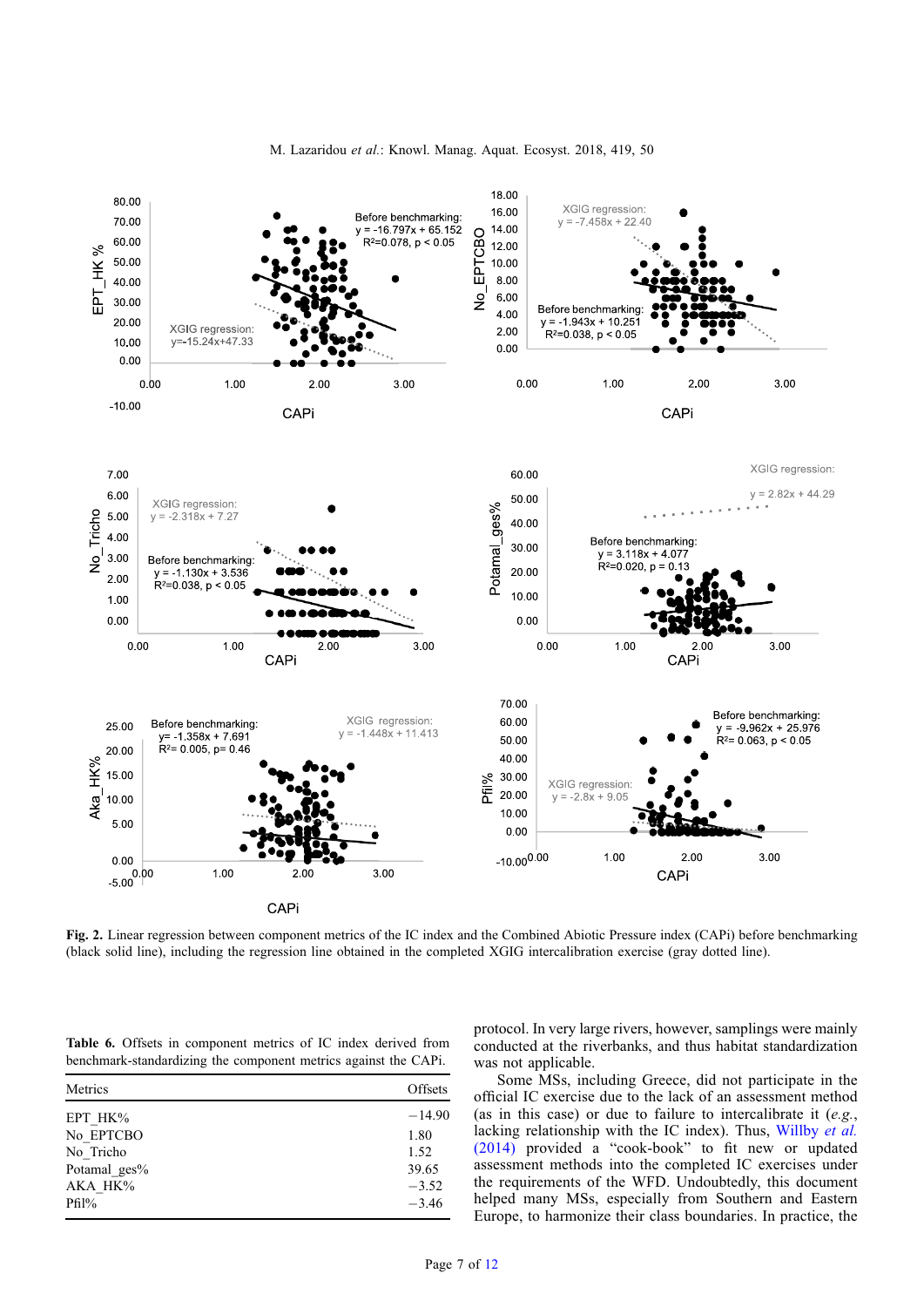<span id="page-7-0"></span>

Fig. 3. Pressure–response relationship relating the CAPi to benchmark-standardized IC index.

fit-in process has proven to be thoroughly demanding and difficult. However, the selected assessment method was successfully intercalibrated using the above procedure. Thus, Greece may apply restoration measures for the very large rivers when a water body is assessed with an ecological status less than good.

## 4.2 Biological sampling and identification at very large rivers

The first step in all monitoring programs is the design of the sampling strategy, as it has to deliver representative information about the ecological status of water bodies in space and time [\(EC, 2011](#page-11-0)). In very large lowland rivers, the sampling design is a difficult task, because representatives from various invertebrate taxonomic groups, which colonize different physical habitats depending on depth, substrate type, discharge, and water level fluctuations, need to be covered by the sampling design. Thus, several methods of data acquisition were used in Europe, differing in sampling technique and frequency, number of replicates, and sampled area (Birk [et al.](#page-10-0), [2012a\)](#page-10-0). The XGIG IC exercise was constricted to the main channel habitats and related slackwaters as the most representative areas for very large rivers. Overall, 11 MSs sampled both the main channel and the riverbanks from very large rivers, 5 MSs (Bulgaria, Croatia, Estonia, Latvia, and Sweden) sampled only the riverbanks, 2 (Belgium and Finland) only the main channel, and 1 MS (Austria) all available habitats (Birk et al.[, 2016](#page-10-0)). Our study also utilized samples from riverbanks, since similar ecological status was observed between artificial substrate samples placed in the river course, and the kick net samples taken from the littoral zones of the riverbanks [\(Chatzinikolaou](#page-10-0) et al., 2005). [Csányi](#page-11-0) et al. [\(2012\)](#page-11-0) confirmed our sampling strategy by showing that more abundant invertebrate communities existed in the littoral zone than in the deeper riverbed of the Danube river.

Subsampling was not applied during the identification of the biological material in very large Greek rivers because it might introduce a source of uncertainty on the water body classification [\(Spitale, 2017\)](#page-11-0).

# 4.3 Reference conditions and boundary setting to assess very large rivers

One crucial issue related to WFD implementation is the establishment of reference conditions [\(EC, 2000\)](#page-11-0). Very large rivers are affected by a significant number of human pressures, some of which are already acting for centuries, like discharges of industrial and municipal waste water, hydropower generation, navigation, water extraction, reclamation of agricultural land in the floodplains, and flood protection works. The selection of reference sites is thus challenging and problematic; usually a pressure gradient ranging from undisturbed (pristine areas) to highly degraded conditions is rare in most of the MSs (Birk et al.[, 2016](#page-10-0)). Therefore, other approaches to establish reference conditions were adopted (Birk [et al.](#page-10-0), [2012b](#page-10-0)), e.g., using least disturbed sites or modeling approaches, in which near-natural reference values were extrapolated from gradients across more or less disturbed sites. These approaches hold the risk of an inaccurate and incomparable definition of reference values. Due to the absence of reference sites also in the very large rivers of Greece, we selected reference sites from rivers with catchment sizes less than  $10,000 \text{ km}^2$  (type R-M3) based on harmonized criteria proposed by Feio et al. [\(2014\).](#page-11-0) This option represented a pragmatic approach to the challenge of lacking reference sites in very large rivers.

Ecological class boundary thresholds were established with different approaches for each MS participating in XGIG IC exercise. Most of them used equidistant division of the EQR gradient (like Slovakia and the Netherlands), combined with boundary setting using best available sites (like Croatia and Finland), and boundary calibration against pre-classified river sites (like Hungary and Latvia) (Birk et al.[, 2016\)](#page-10-0). In Greece, the HG boundary threshold was set by reference sites from slightly smaller rivers following the criteria of Feio et al. [\(2014\).](#page-11-0) After intercalibrating the STAR\_ICMi index as presented in this article, the HG (1.01) and GM (0.73) boundaries for Greece showed the highest values in comparison to all other MS that participated in the IC exercise, except for Romania with boundary positions equally high (HG: 1.05, GM: 0.71).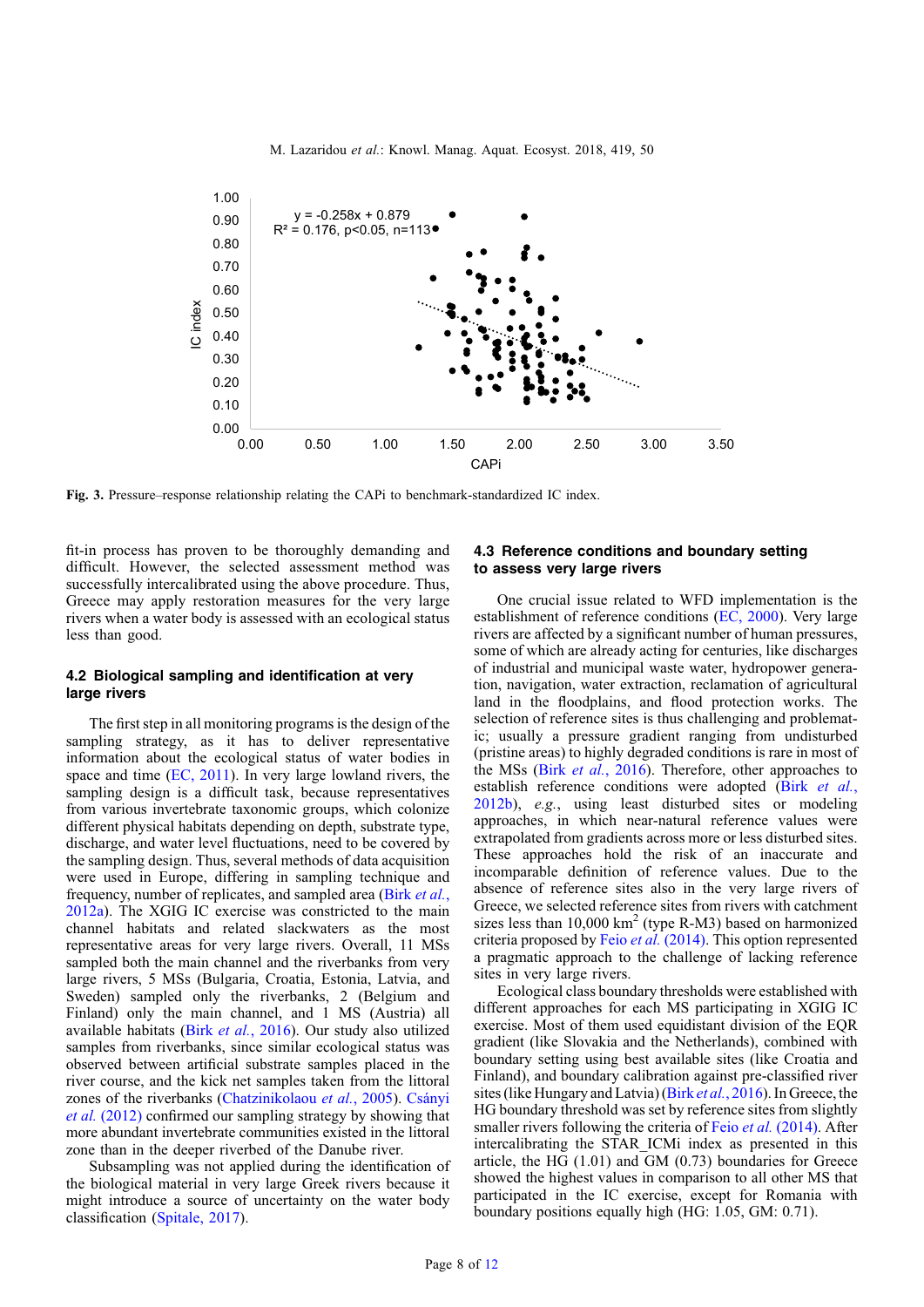<span id="page-8-0"></span>

Fig. 4. Linear regression of the benchmark-standardized IC index against (a) the unstandardized and (b) the benchmark-standardized Greek EQR values  $(n = 113$  samples). Regression lines and equations represent the relationship of the completed XGIG IC exercise (grey solid line), and the relationships of the unstandardized (black dashed line) and benchmark-standardized (black solid line) STAR\_ICMi bs based on the Greek data.

| Status boundary | EQR STAR ICMi | Benchmark-standardized<br>Global mean view<br>(EQR STAR ICMi bs) <sup>1</sup> |      |
|-----------------|---------------|-------------------------------------------------------------------------------|------|
| Reference       | 1.00          | 0.82                                                                          | 1.09 |
| High-good       | 0.92          | 0.76                                                                          | 0.80 |
| Good-moderate   | 0.69          | 0.59                                                                          | 0.61 |
| Moderate-poor   | 0.46          | 0.42                                                                          | 0.43 |
| Poor-bad        | 0.23          | 0.24                                                                          | 0.27 |
|                 |               |                                                                               |      |

Table 7. Calculation details of Greek boundaries to the XGIG "Global Mean View" of IC index.

<sup>1</sup>EQR STAR\_ICMi bs =  $0.75 * EQR$  STAR\_ICMi +  $0.07$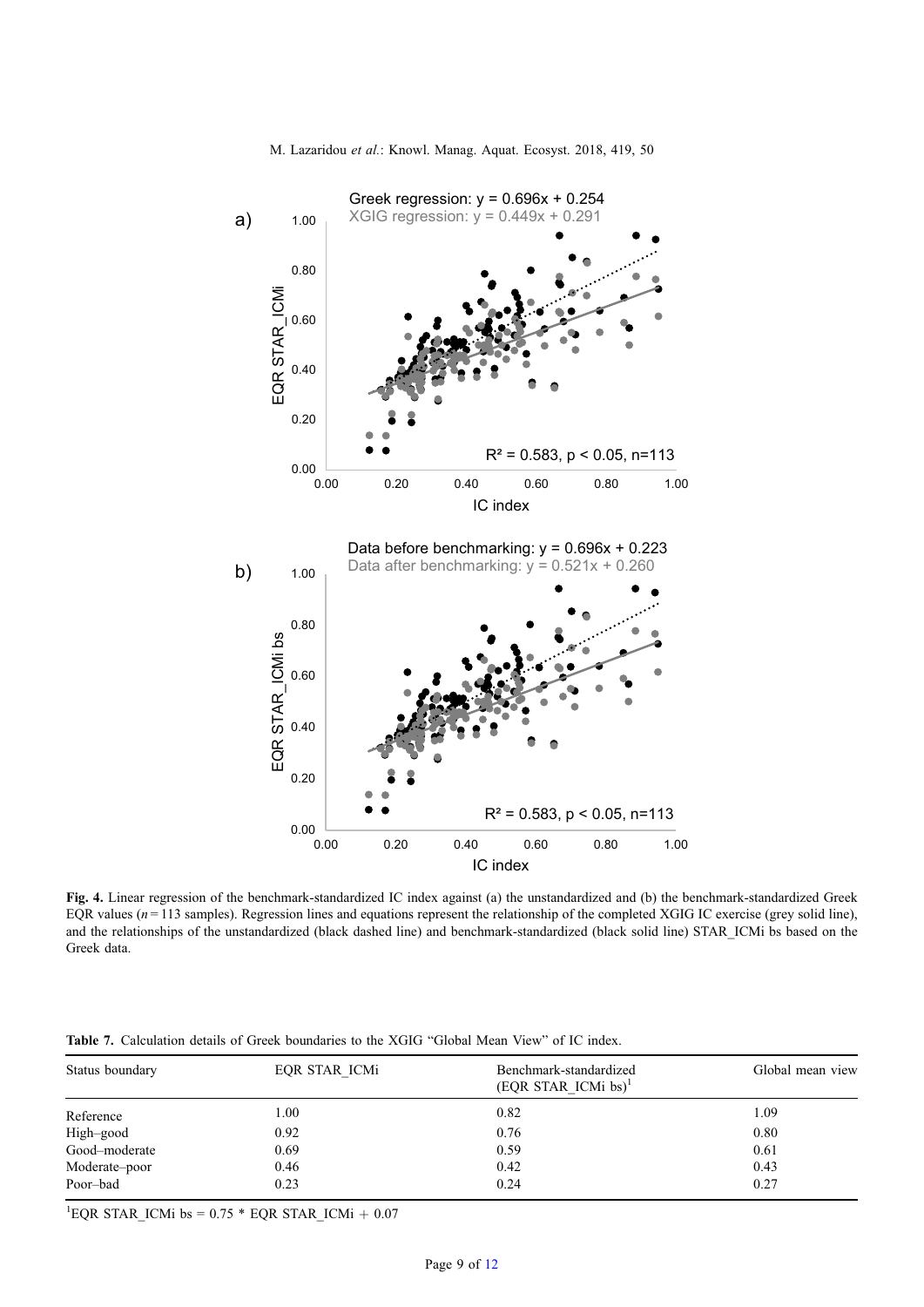<span id="page-9-0"></span>

Fig. 5. Linear regression of benchmark-standardized Greek EQRs (EQR STAR ICMi) against the IC index.

Table 8. Translated national boundaries of ecological status and related boundary bias before and after boundary harmonization.

| Status boundary | Translated into IC index $(ICMi)$ bs) <sup>1</sup> | Difference           | Class width | Boundary bias |
|-----------------|----------------------------------------------------|----------------------|-------------|---------------|
|                 |                                                    | Before harmonization |             |               |
| Reference       | 0.78                                               |                      |             |               |
| High-good       | 0.71                                               | $-0.08$              | 0.07        | $-1.23$       |
| Good-moderate   | 0.52                                               | $-0.09$              | 0.19        | $-0.49$       |
| Moderate-poor   | 0.33                                               |                      |             |               |
| Poor-bad        | 0.13                                               |                      |             |               |
|                 |                                                    | After harmonization  |             |               |
| Reference       | 0.81                                               |                      |             |               |
| High-good       | 0.79                                               | $-0.01$              | 0.02        | $-0.25$       |
| Good-moderate   | 0.56                                               | $-0.05$              | 0.23        | $-0.24$       |
| Moderate-poor   | 0.33                                               |                      |             |               |
| Poor-bad        | 0.13                                               |                      |             |               |

 ${}^{1}$ ICMi\_bs = 1.12 \* EQR STAR\_ICMi bs - 0.14

Table 9. Final (harmonized) class boundaries of the IC index, the benchmark standardized (bs) and the original STAR\_ICMi for very large rivers in Greece.

| Status boundary | IC index | STAR ICMi bs | <b>STAR ICMi</b><br>original |
|-----------------|----------|--------------|------------------------------|
| Reference       | 0.81     | 0.85         | 1.04                         |
| High-good       | 0.79     | 0.83         | 1.01                         |
| Good-moderate   | 0.56     | 0.62         | 0.73                         |
| Moderate-poor   | 0.39     | 0.47         | 0.53                         |
| Poor-bad        | 0.23     | 0.33         | 0.35                         |

# 4.4 Validating the pressure–response relationship at very large rivers

The cumulative effect of anthropogenic pressures in the catchments disguises the variation between river types due to different abiotic characteristics (e.g., geology; [Skoulikidis,](#page-11-0)

[2009](#page-11-0)). Consequently, pressure–response relationships are difficult to establish because biological assemblages are additionally affected by multiple natural factors. The STAR\_ICMi mainly correlated with the effects of pressures in Mediterranean rivers (like hydromorphological degradation, organic pollution) (Erba et al.[, 2015;](#page-11-0) [Karaouzas](#page-11-0) et al., 2015; [Lazaridou and Ntislidou, 2015](#page-11-0); [Buffagni](#page-10-0) et al., 2016). In the completed IC exercise, 6 out of 19 MSs could not establish a clear pressure–response relationship due to either too few disturbed sites (Estonia, Finland, Norway, and Sweden) or too few undisturbed sites (Belgium, the Netherlands) to establish an effective pressure gradient. These MSs thus assumed significant pressure–response relationships of their assessment methods at very large rivers, drawing from evidence gained at smaller rivers. Other MSs that participated in the completed IC exercise demonstrated significant relationships for organic/nutrient pollution (32%), hydromorphological alterations  $(11\%)$ , or both  $(21\%)$  (Birk *et al.*, 2016). In our case, STAR\_ICMi index showed a better response to hydromorphological alterations (i.e., channelization, riparian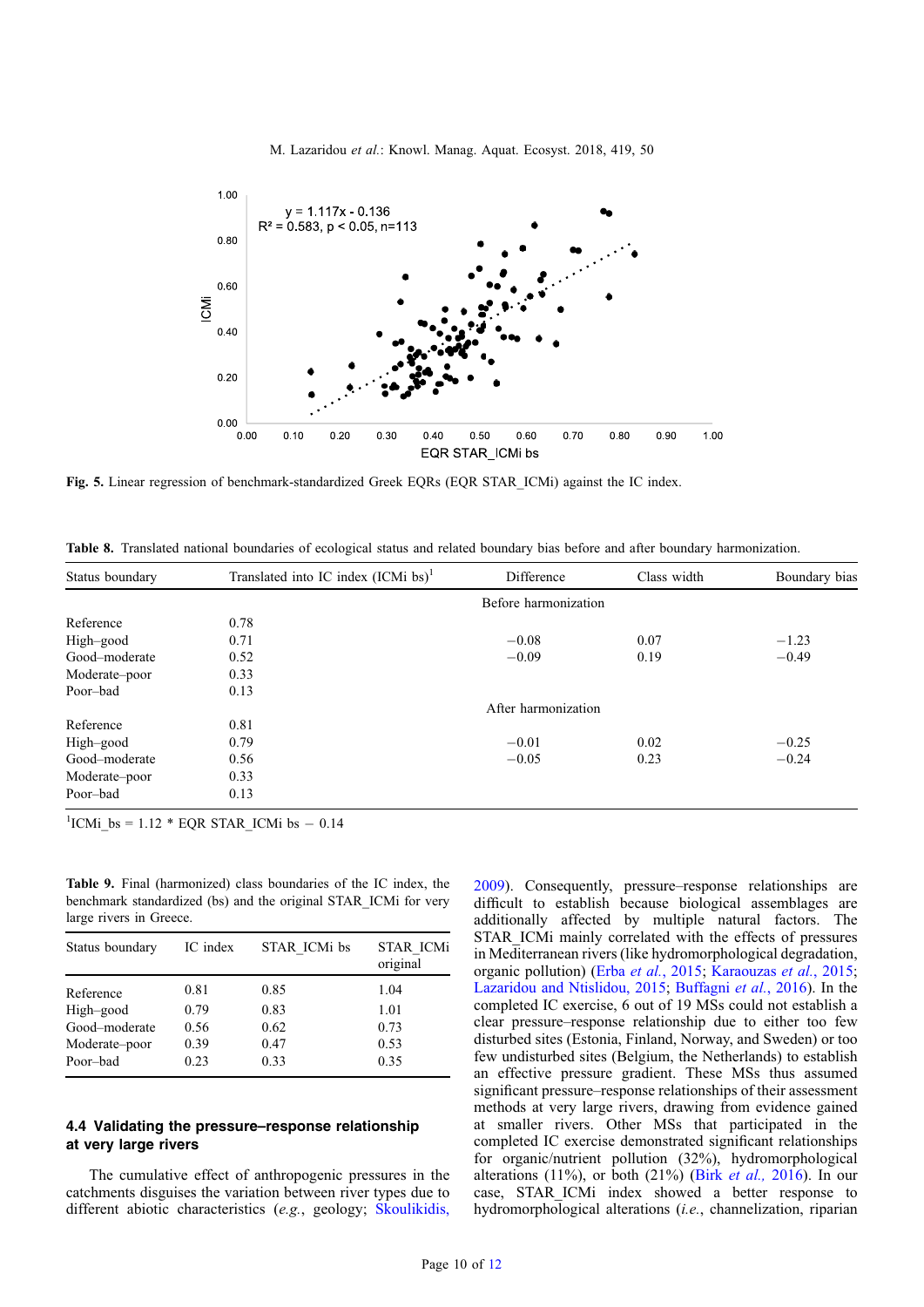<span id="page-10-0"></span>vegetation) than to organic pollution, probably due to the sampling design.

#### 4.5 Biological communities in very large rivers

It is worth noticing the predominance of Chironomidae in all ecological classes in very large rivers across MSs, with relative abundances ranging from 16 to 39% across status classes. In Greece, however, the relative abundance of Chironomidae rises from 4% in sites at high and good ecological status to 31% in sites at less than good status: the chironomid abundance increases as the status worsens. This pattern is only shared by the Italian very large rivers, pointing at comparable river types between these two Mediterranean countries.

Furthermore, the SIMPER analysis showed that mainly the presence of oligochaets and gammarids accounted for the differences between the good and less than good status classes. This was in line with the classifications of all other MSs. Oligochaeta are considered pollution-tolerant taxa and have low scores in most national assessment methods (e.g., HESY2, BMWP, and IBMWP). Gammaridae occur in all Greek river types with permanent flow (R-M1, R-M2, R-M3, and R-M4) and have particularly higher abundances in rivers at moderate status [\(Lazaridou](#page-11-0) et al., 2018). They are further considered as tolerant to moderate pollution levels according to HESY2 ([Lazaridou](#page-11-0) et al., 2018) and other national indices, e.g., BMWP (Armitage et al., 1983) and IBMWP (Alba-Tercedor et al., 2002).

## 5 Conclusion

The STAR\_ICMi multimetric index takes into consideration the tolerance, the abundance, and the diversity/richness of the biological community, and addresses the general degradation of combined pressures. It is composed of metrics considering the main features of the benthic community required by WFD. The fitting of the STAR\_ICMi to the results of the XGIG very large river intercalibration exercise was successful, and the STAR\_ICMi will now be officially applied for the classification of the ecological status of very large rivers in Greece. It will be further verified once the results of the forthcoming National Monitoring Program (2018–2023) are available.

Acknowledgements. This study has been prepared in the framework of the Greek National Water Monitoring Network for rivers implemented by HCMR, according to the Joint Ministerial Decision 140384/2011. The Network is supervised by the Directorate for the Protection and Management of Water Resources of the Special Secretariat for Waters, Ministry of Environment and Energy. The data used in this study come from the Acts MIS. 371010, 371138, 371140, 371144, and 371145 of the Operational Program "Environment and Sustainable Development" financed by the European Regional Development Fund and studies done in Central and Northern Greece by the School of Biology, Aristotle University of Thessaloniki.

# **References**

- Alba-Tercedor J, Jáimez-Cuéllar P, Álvarez M, Avilés J, Bonada N, Casas J, Mellado A, Ortega M, Pardo I, Prat N, Rieradevall M, Robles S, Sáinz-Cantero CE, Sánchez-Ortega A, Suárez ML, Toro M, Vidal-Abarca MR, Vivas S, Zamora-Muñoz C. 2002. Caracterización del estado ecológico de ríos mediterrâneos ibéricos mediante el índice IBMWP (antes BMWP'). Limnetica 21: 175–185.
- APHA. 1985. Standard Methods for the Examination of Water and Wastewater, 16th ed. Washington: American Public Association, 541 p.
- Armitage PD, Hogger J. 1994. Invertebrates ecology and survey. In: Ward D, Holmes N, Jose P, eds. The New Rivers and Wildlife Handbook. Bedfordshire: Sandy RSPB, pp. 151–159.
- Armitage PD, Moss D, Wright JF, Furse MT. 1983. The performance of a new biological water quality score system based on macroinvertebrates over a wide range of unpolluted running water sites. Water Res 17: 333–347.
- Artemiadou V, Lazaridou M. 2005. Evaluation score and interpretation index for the ecological quality of running waters in Central and Northern Hellas. Environ Monit Assess 110: 1–40.
- Bechter T, Baumann K, Birk S, Bolik F, Graf W, Pletterbauer F. 2018.  $LaRiMo - A$  simple and efficient GIS-based approach for largescale morphological assessment of large European rivers. Sci Total Environ 628–629: 1191–1199.
- Bennett C, Owen R, Birk S, Buffagni A, Erba S, Mengin N, Murray-Bligh J, Ofenböck G, Pardo I, van de Bund W, Wagner F, Wasson JG. 2011. Bringing European river quality into line: an exercise to intercalibrate macro-invertebrate classification methods. Hydrobiologia 667: 31–48.
- Birk S, Korte T, Hering D. 2006. Intercalibration of assessment methods for macrophytes in lowland streams: direct comparison and analysis of common metrics. Hydrobiologia 566: 417–430.
- Birk S, Bonne W, Borja A, Brucet S, Courrat A, Poikane S, van de Bund W, Zampoukas N, Hering D. 2012a. Three hundred ways to assess Europe's surface waters: an almost complete overview of biological methods to implement the Water Framework Directive. Ecol Indic 18: 31–41.
- Birk S, van Kouwen L, Willby N. 2012b. Harmonising the bioassessment of large rivers in the absence of near-natural reference conditions  $-$  a case study of the Danube River. *Freshw* Biol 57: 1716–1732.
- Birk S, Willby NJ, Kelly M, Bonne W, Borja A, Poikane S, van de Bund W. 2013. Intercalibrating classifications of ecological status: Europe's quest for common management objectives for aquatic ecosystems. Sci Total Environ 454–455: 490–499.
- Birk S, Böhmer J, Schöll F. 2016. XGIG Large River Intercalibration Exercise  $-$  Milestone 6 Report  $-$  Intercalibrating the national classifications of ecological status for very large rivers in Europe Biological Quality Element: Benthic Invertebrates - Version 2, 228 p.
- Buffagni A, Erba S, Cazzola M, Murray-Bligh J, Soszka H, Genoni P. 2006. The STAR common metrics approach to the WFD intercalibration process: full application for small, lowland rivers in three European countries. Hydrobiologia 566: 379–399.
- Buffagni A, Erba S, Furse MT. 2007. A simple procedure to harmonize class boundaries of assessment systems at the pan-European scale. Environ Sci Policy 10: 709–724.
- Buffagni A, Cazzola M, Erba S, Verzino L, Bordin F, Galbiati L, Moruzzi E, Balestrini R. 2016. Intercalibrating the Italian classification of ecological status based on aquatic macroinvertebrates in very large rivers. CNR-IRSA, Brugherio, 48 p.
- Chatzinikolaou Y, Findik O, Ilia G, Lazaridou M. 2005. Comparative study of two benthic macroinvertebrate sampling methods: the